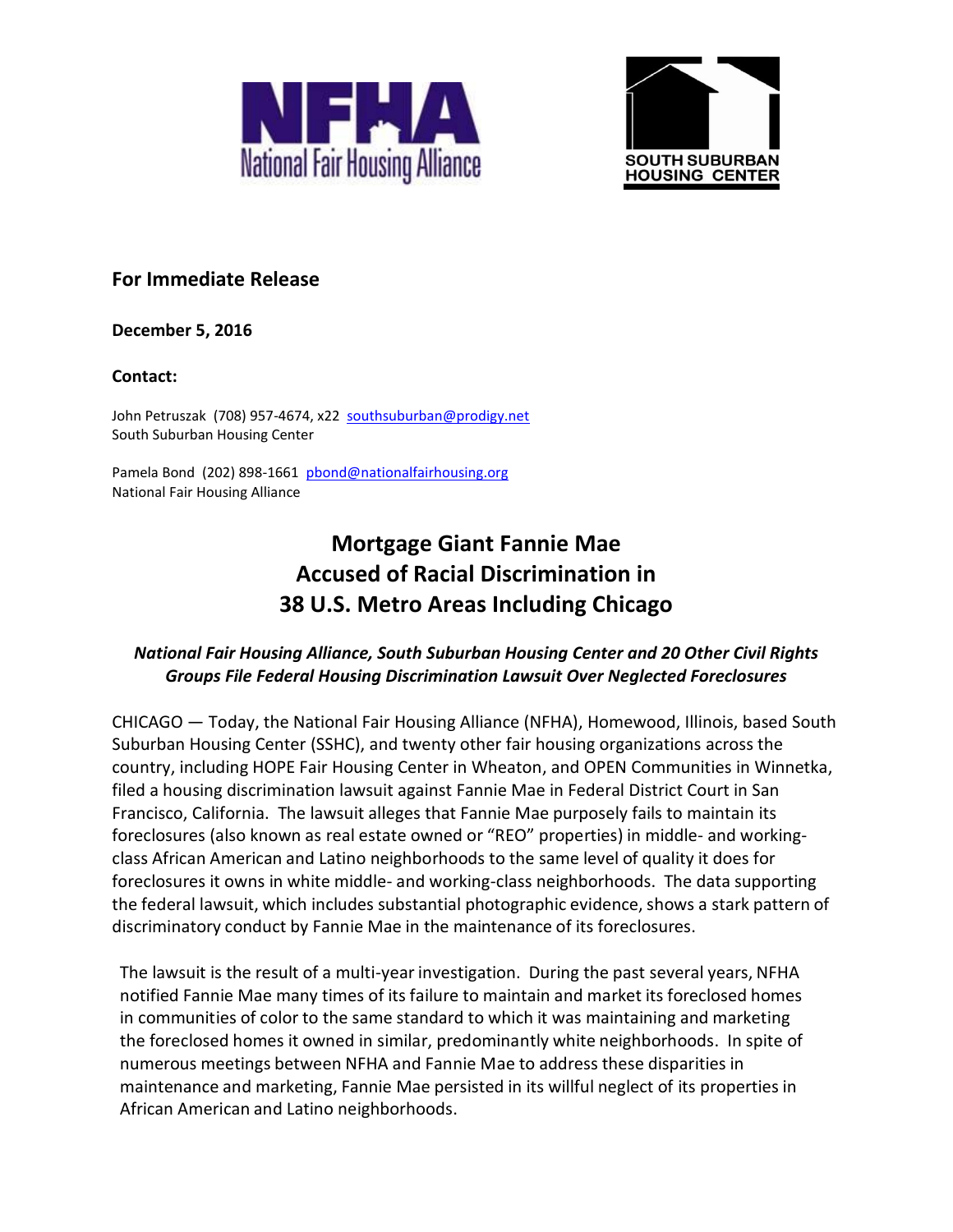Fannie Mae failed to make changes to ensure equal treatment in the maintenance and marketing of its foreclosures in neighborhoods of color, and the investigation was expanded to include 21 fair housing organizations, culminating in data from 212 cities in 38 metropolitan areas (see Table 1 for a full list of metropolitan regions and fair housing organizations involved in the lawsuit). Comprised of evidence from 2011 through 2015, the lawsuit contains information from more than 2,300 foreclosures owned and maintained by Fannie Mae. NFHA and its 20 partner fair housing organizations collected evidence at each property on over 35 data points that were identified as important to protecting, securing, and marketing the homes. Investigators also took and reviewed over 49,000 photographs of these foreclosures that document the differences in treatment.

According to Fannie Mae's website, "the mission of the Fannie Mae Property Maintenance team is to ensure the quality of our REO property maintenance services, consistently producing best-in-class, market-ready properties and maintaining them until removal from our inventory."

"Fannie Mae's mission statement contradicts the findings of the multi-city, multi-year investigation," said Shanna L. Smith, President and CEO of NFHA. She continued, "Fannie Mae executes its mission in predominantly white neighborhoods, but certainly the evidence in the complaint and the photographs illustrates that its foreclosures in middle- and workingclass neighborhoods of color are not maintained as 'best-in-class' and they are not even close to 'market-ready.'"

Fannie Mae-owned properties in predominantly white working- and middle-class neighborhoods are far more likely to have the lawns mowed and edged regularly, invasive weeds and vines cleared, windows and doors secured or repaired, litter and trash removed, leaves raked, and graffiti erased from the property. Conversely, Fannie Mae-owned properties in predominantly African American and Latino neighborhoods are more likely to be left neglected with debris and trash on the property, overgrown grass, and invasive plants. The windows and doors are often unsecured, left wide open, or boarded. The poor appearance of the Fannie Mae-owned properties in middle- and working-class neighborhoods of color destroys the homes' curb appeal for prospective homebuyers and invites vandalism because the homes appear to be abandoned. Additionally, the blight created by Fannie Mae results in a decline in home value for the predominantly African American and Latino families who live nearby, deepening the racial wealth gap and inequality in America.

Poorly-maintained foreclosures also have serious health consequences. According to a report by Mariana Arcaya, Sc.D., M.C.P for the American Heart Association, living near a foreclosure can increase a person's blood pressure "due in part to unhealthy stress from residents' perception that their own properties are less valuable, their streets less attractive or safe and their neighborhoods less stable." Arcaya told TechTimes.com that "people may not find walking past an empty house appealing and this affects the physical activities that they engage in such as running and walking around the neighborhood."

The investigation of Fannie Mae properties uncovered hundreds of windows and doors that were left open or broken at properties in neighborhoods of color, allowing rain water to accumulate inside the home or basement. Many photographs also show the growth of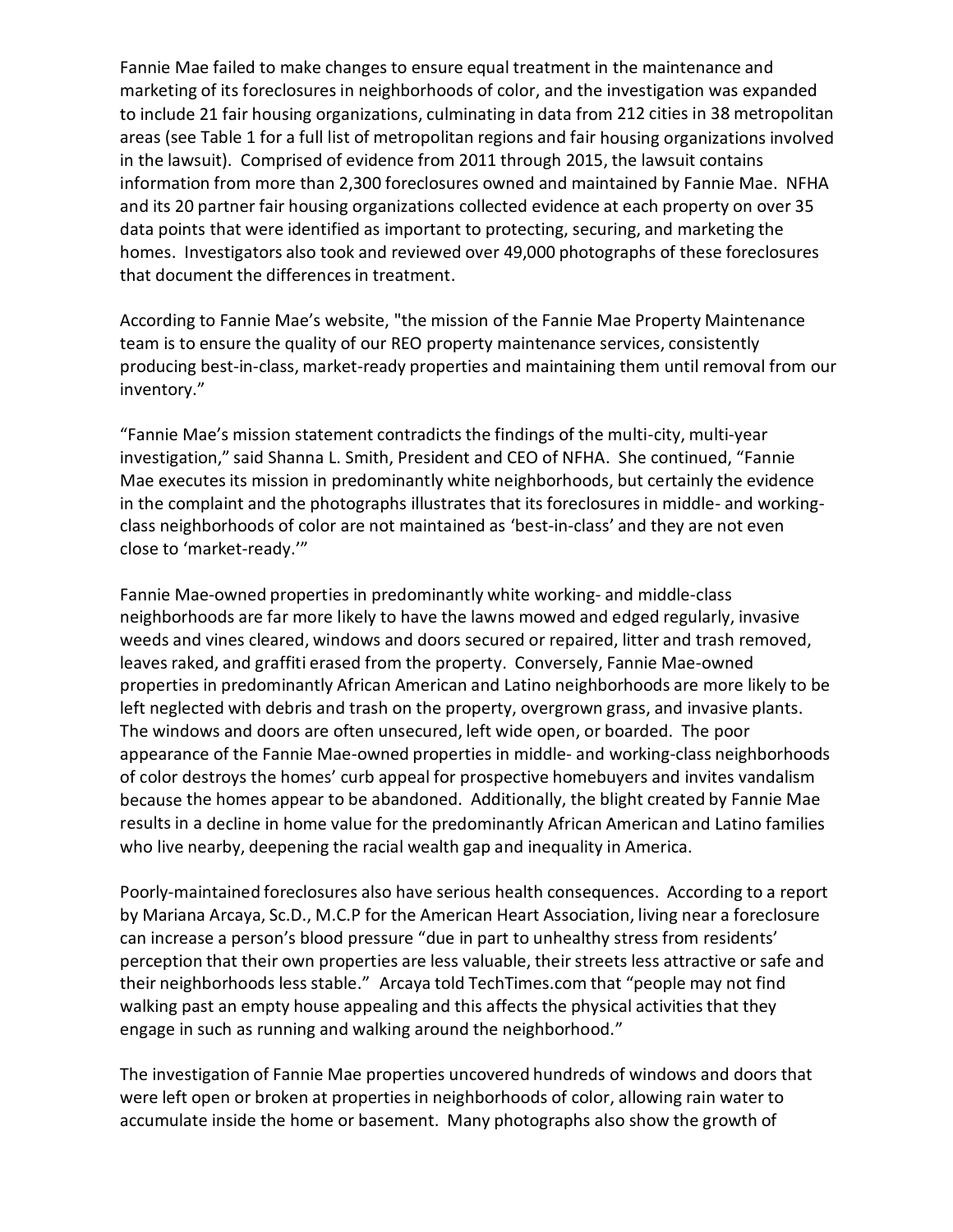mold and discoloration of the interior and exterior walls from water damage. According to the International Code Council (ICC):

Aerobiologist Darryl Morris and Dr. Joseph Leija, co-founders of Midwest Aerobiology Labs (a MoldDNA laboratory), have researched how specific molds affect infants, often leading to an increased chance of childhood asthma. . . . The final outcome was that out of the mold species that were identified, 88 percent of study foreclosed homes contained dangerous levels of Aspergillus flavus, a very infectious mold that is capable of causing human disease. Eightyseven percent of study foreclosed homes had one or more molds that have been known to cause childhood asthma . . . and 80 percent of study foreclosed homes had dangerous levels of Stachybotrys chartarum (Black Mold), which indicated that these homes had suffered severe water damage.

According to PestWorld.org news, a foreclosed home that is empty and uncared-for can attract a variety of pests, including termites, spiders, ants, mosquitoes, stinging insects and rodents. An overgrown or unkempt yard, for example, can harbor many more pests than a well-groomed yard. Small holes in siding, rips in screens, broken window glass, and cracks in the foundation provide easy access inside for pests. A rodent infestation is especially likely to spread from a foreclosed home to other nearby houses. Once rodents do invade a home, they can pose serious health and property risks. Rodents contaminate food and spread diseases like Hantavirus, a viral disease that can be contracted through direct contact with, or inhalation of, aerosolized infected rodent urine, saliva, or droppings. A number of Fannie Mae's foreclosed properties were infested with rats upon inspection.



Figure 1 - This dead rat was found in the driveway of a Fannie Mae foreclosure in Richmond, CA in 2013.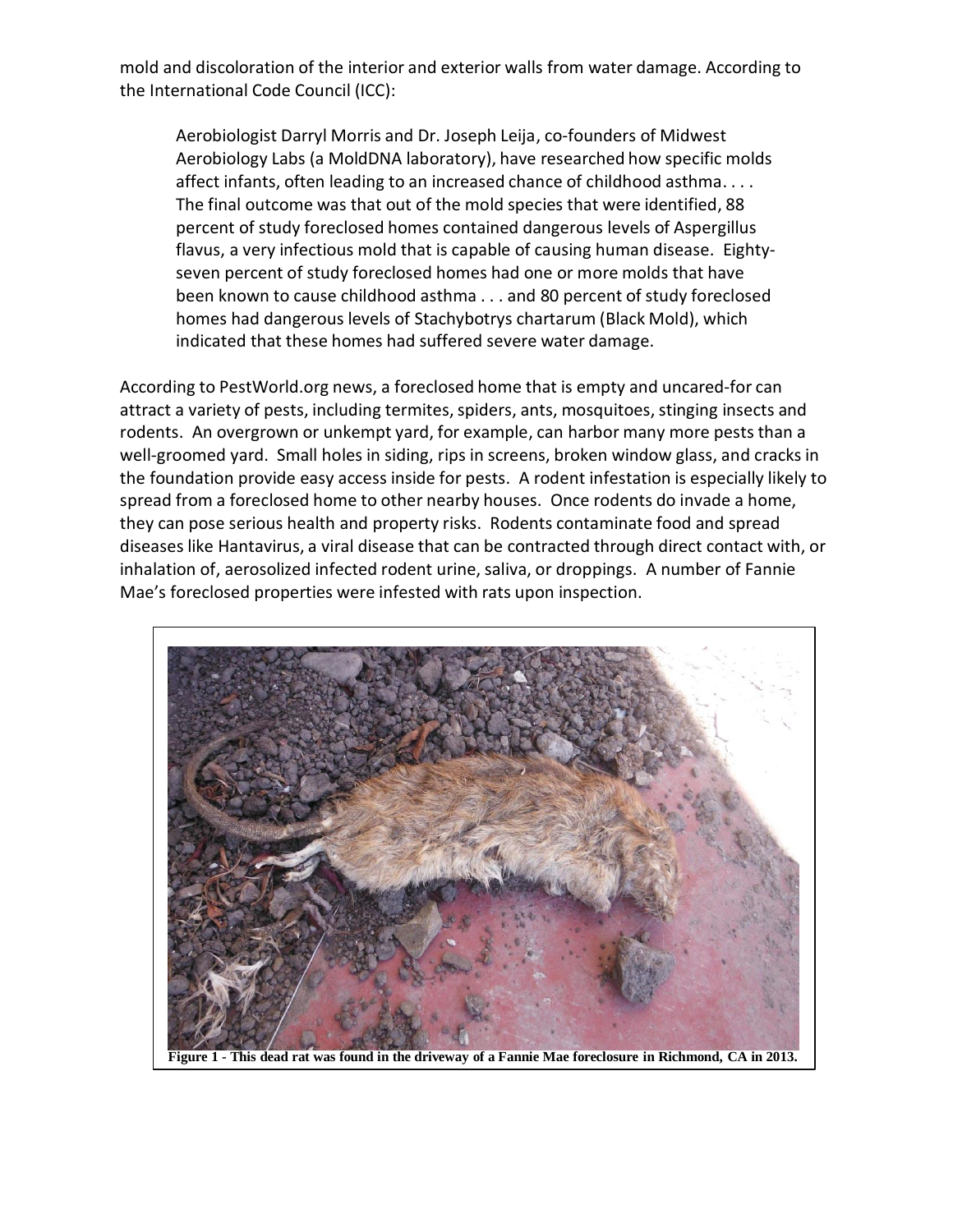#### **What Does Intentional Discrimination Look Like?**

Below is a photo of a middle-class home in the predominantly African American community of Dolton. This home is well-maintained, with flowers, manicured lawn and nice landscaping.



How does Fannie Mae maintain its foreclosure that is next door to this home?



Imagine having to live next door to this poorly-maintained Fannie Mae foreclosure. The African American neighbors have to put up with a house that has boarded windows and broken gutters, and a backyard in even worse shape—with overgrown bushes, dead grass, and more boarded windows. This Fannie Mae foreclosure has absolutely no curb appeal, yet Fannie Mae is marketing this property in this horrible condition.

"If Fannie Mae can adequately maintain real estate in white communities of Tinley Park and Oak Forest, it is only fair that homes in African American communities are maintained just as well," said John Petruszak, Executive Director of the South Suburban Housing. "Fannie Mae's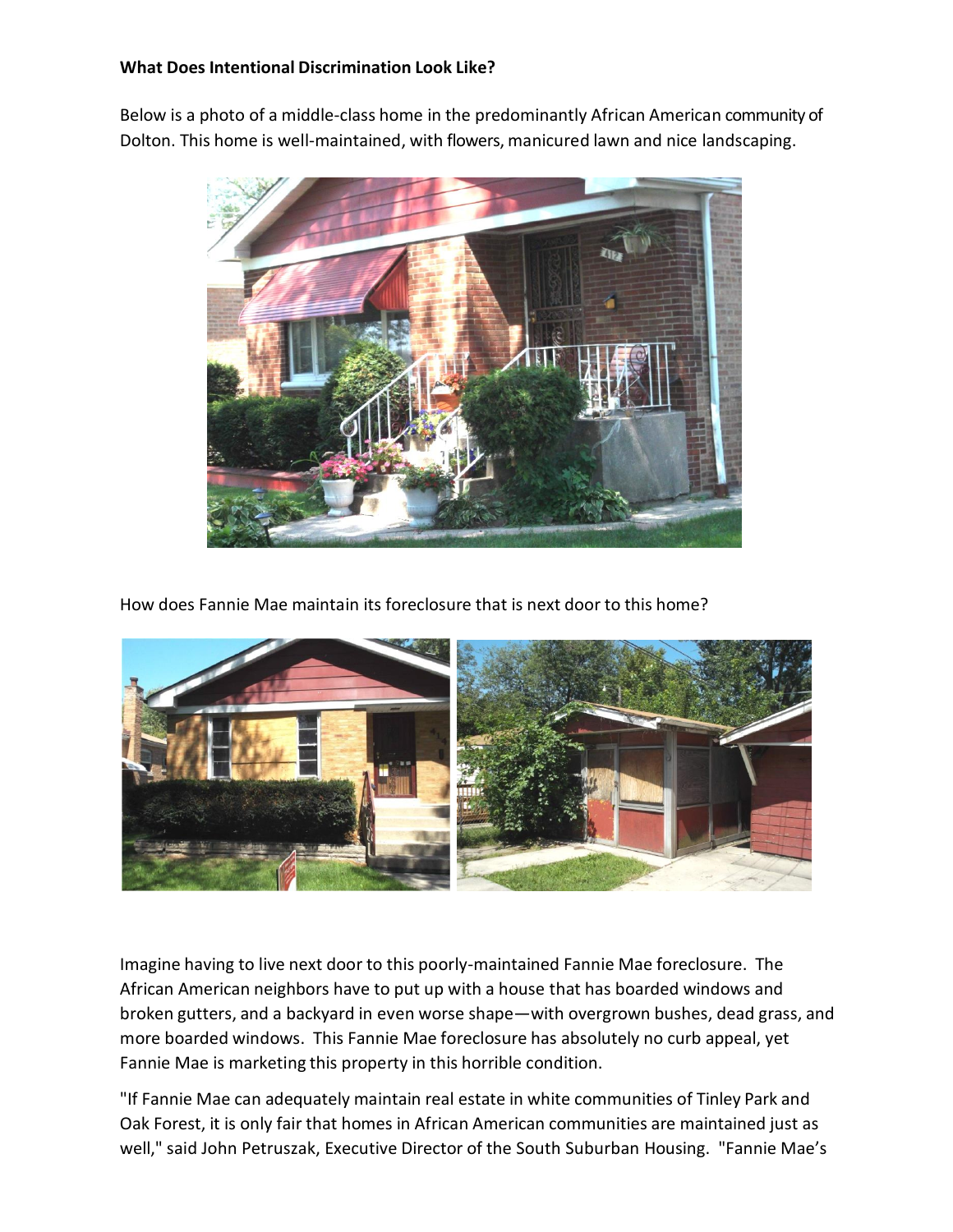failure to maintain foreclosed properties in African American communities has exacerbated the slow recovery of property values in the south suburbs robbing homeowners of their wealth through loss of home equity."

#### **NATIONWIDE STATISTICS**

Full statistics and data for individual cities are available at [www.nationalfairhousing.org.](http://www.nationalfairhousing.org/)

#### **Summary of Findings:**

- 52.8 percent of the Fannie Mae foreclosures in white neighborhoods had fewer than 5 deficiencies, while only 23.6 percent of the Fannie Mae foreclosures in neighborhoods of color had fewer than 5 deficiencies.
- 23.8 percent of the Fannie Mae foreclosures in neighborhoods of color had 10 or more deficiencies, while only 6.5 percent of the REO properties in predominantly white neighborhoods had 10 or more deficiencies.

### **Highlights of Significant Racial Disparities:**

- 41.5 percent of the REO properties in neighborhoods of color had a broken, boarded, or unsecured window, while only 19.1 percent of the REO properties in white neighborhoods had the same problem.
- 39.0 percent of the REO properties in neighborhoods of color had trash or debris on the premises, while only 14.9 percent of the REO properties in white neighborhoods had the same problem.
- 30.3 percent of the REO properties in neighborhoods of color had holes in the structure of the home, while only 12.7 percent of the REO properties in white neighborhoods had the same problem.
- 26.3 percent of the REO properties in neighborhoods of color had wood rot, while only 16.6 percent of the REO properties in white neighborhoods had the same problem.
- 24.9 percent of the REO properties in neighborhoods of color had unsecured, broken, or boarded doors, while only 11.1 percent of the REO properties in white neighborhoods had the same problem.
- 21.8 percent of the REO properties in neighborhoods of color had exposed or tampered- with utilities, while only 9.3 percent of the REO properties in white neighborhoods had the same problem.
- 18.3 percent of REO properties in neighborhoods of color had damaged steps or handrails, while only 8.9 percent of the REO properties in white neighborhoods had the same problem.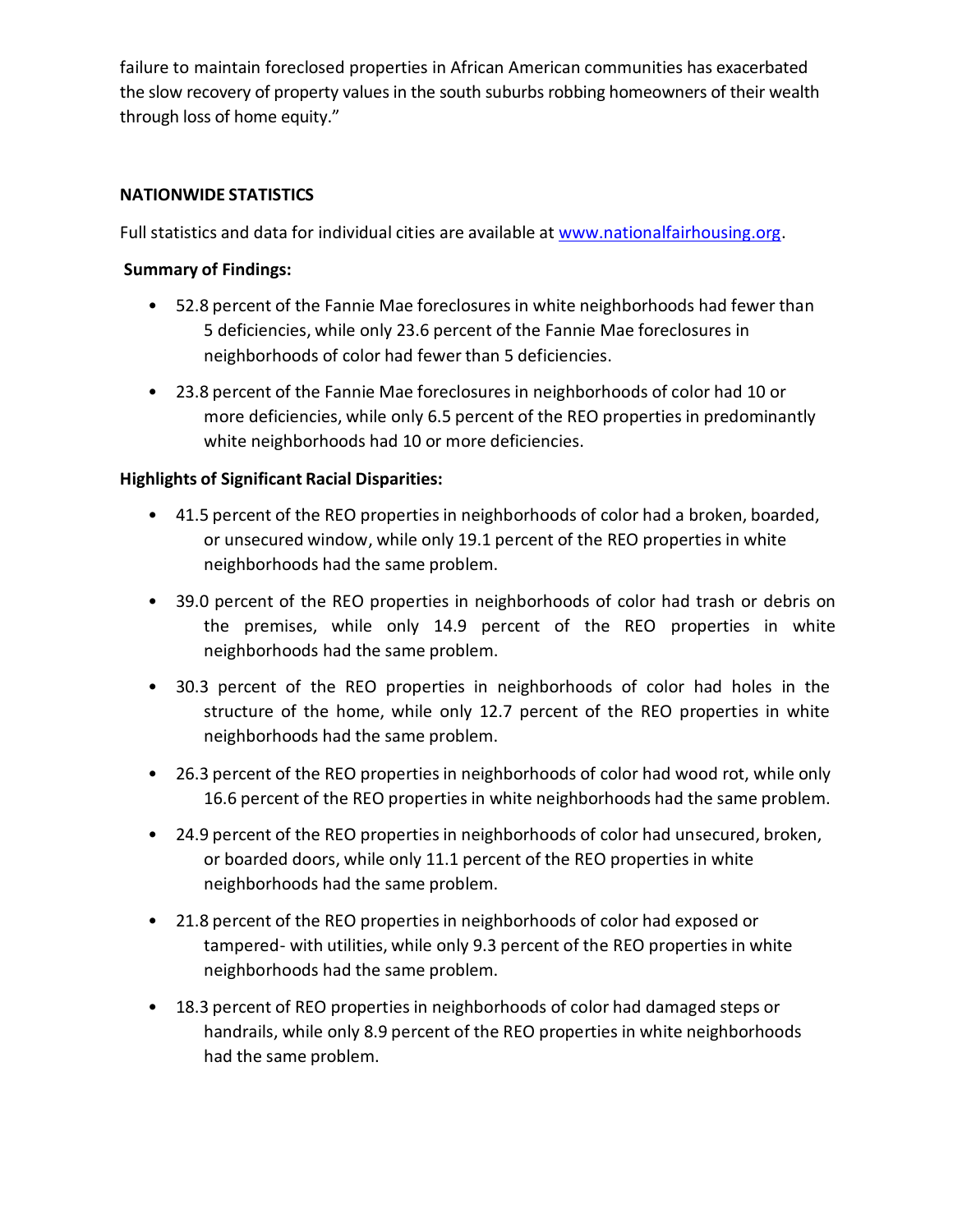- 49.7% of the REO properties in communities of color had **trash or debris on premises**;
- 39.9% of the REO properties in communities of color had **overgrown or dead shrubbery**; and
- 36.4% of REO properties in communities of color had **unsecured, broken or boarded windows.**

**A power point presentation containing the details and photographs of the south metro Chicago and Gary area Fannie Mae REO foreclosure properties investigated by South Suburban Housing Center, will be posted on the following website--**

**[www.southsuburbanhousingcenter.org.](http://www.southsuburbanhousingcenter.org/) Some of this evidence has been featured in NFHA's national webinar news conference held at 11:00 a.m. CST on December 5, 2016.**

| Table 1. Partner Organizations and Metropolitan Areas Involved in Complaint |                                                                                                                                                                                                                         |
|-----------------------------------------------------------------------------|-------------------------------------------------------------------------------------------------------------------------------------------------------------------------------------------------------------------------|
| <b>Fair Housing Center</b>                                                  | <b>Metropolitan Area</b>                                                                                                                                                                                                |
| <b>Connecticut Fair Housing Center</b>                                      | Hartford                                                                                                                                                                                                                |
| Denver Metro Fair Housing Center                                            | Denver                                                                                                                                                                                                                  |
| Fair Housing Center of Central Indiana                                      | Indianapolis                                                                                                                                                                                                            |
| Fair Housing Center of the Greater Palm Beaches                             | <b>Greater Palm Beaches</b>                                                                                                                                                                                             |
| Fair Housing Center of West Michigan                                        | Grand Rapids, Muskegon                                                                                                                                                                                                  |
| Fair Housing Continuum                                                      | Orlando                                                                                                                                                                                                                 |
| Fair Housing Advocates of Northern California                               | Vallejo, Richmond, and Oakland                                                                                                                                                                                          |
| Greater New Orleans Fair Housing Action Center                              | New Orleans, Baton Rouge                                                                                                                                                                                                |
| <b>HOPE Fair Housing Center</b>                                             | Chicago                                                                                                                                                                                                                 |
| Housing Opportunities for Excellence (H.O.P.E.)                             | Miami                                                                                                                                                                                                                   |
| Housing Opportunities Made Equal of Virginia                                | Richmond                                                                                                                                                                                                                |
| <b>Metro Fair Housing Services</b>                                          | Atlanta                                                                                                                                                                                                                 |
| Metropolitan Milwaukee Fair Housing Council                                 | Milwaukee                                                                                                                                                                                                               |
| National Fair Housing Alliance                                              | Albuquerque, Baltimore, Charleston, Kansas<br>City, Las Vegas, Louisville, Memphis,<br>Minneapolis, Newark, Philadelphia,<br>Phoenix, Providence, San Diego, Tucson,<br>Washington DC and Prince George's<br>County, MD |
| North Texas Fair Housing Center                                             | Dallas, Fort Worth                                                                                                                                                                                                      |
| <b>Open Communities</b>                                                     | Chicago                                                                                                                                                                                                                 |
| South Suburban Housing Center                                               | Chicago, Gary                                                                                                                                                                                                           |
| The Central Ohio Fair Housing Association                                   | Columbus                                                                                                                                                                                                                |
| The Housing Research & Advocacy Center                                      | Cleveland                                                                                                                                                                                                               |
| The Miami Valley Fair Housing Center                                        | Dayton                                                                                                                                                                                                                  |
| <b>Toledo Fair Housing Center</b>                                           | Toledo                                                                                                                                                                                                                  |